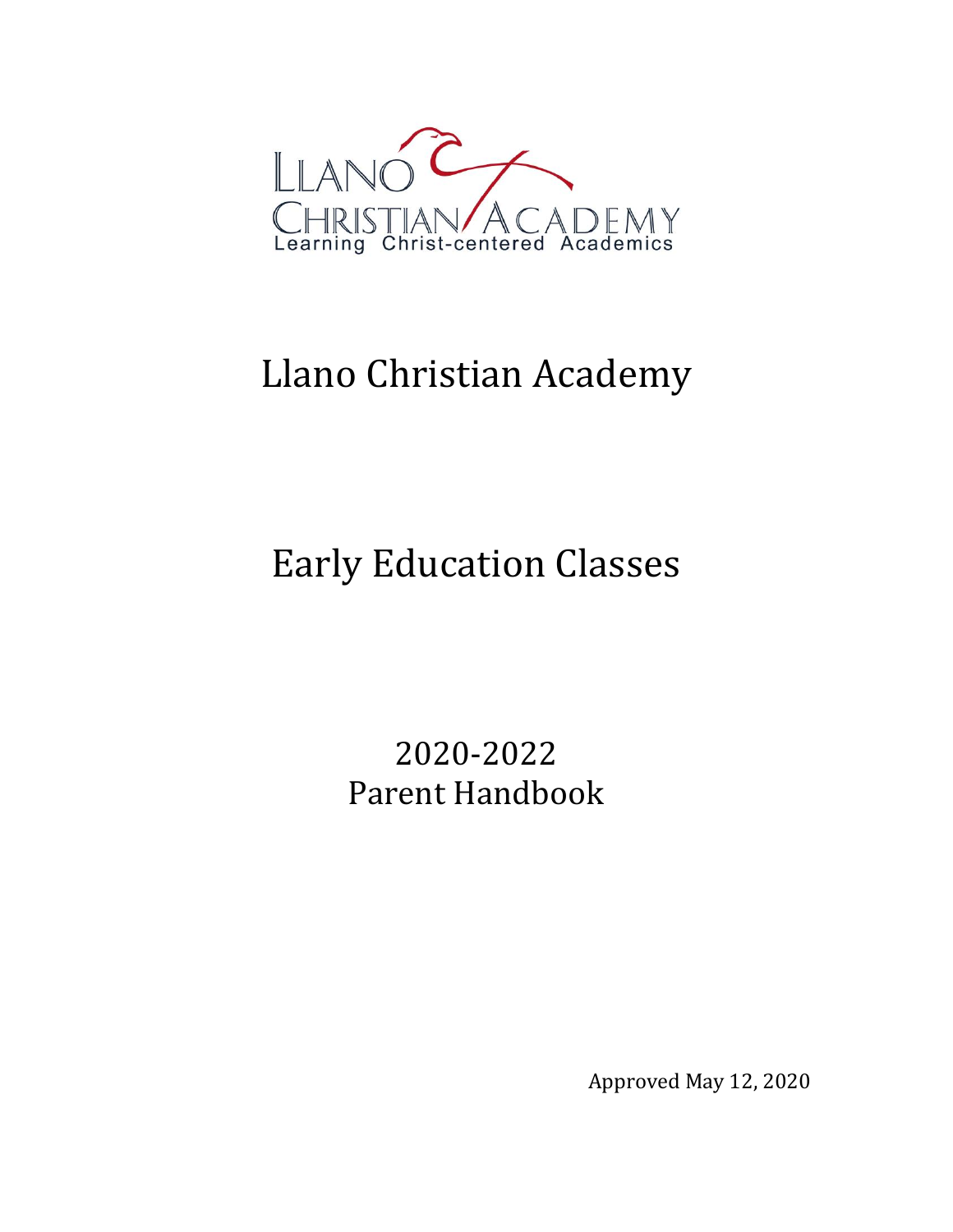# *Welcome to the Llano Christian Academy*

Our program will provide education of the highest quality in tune with the child's age and developmental needs. It will offer a loving Christian environment in which children are enabled to develop physically, emotionally, socially, and spiritually. The children will enjoy creative expression in music, art, and play. Through this nurturing environment, families can be assured of quality care while their child is entrusted to responsible individuals outside parental supervision.

# *VISION*

Llano Christian Academy wants to be recognized as the premiere Christian school in the area for developing well-prepared champions for the faith who impact the world for Jesus Christ.

# *MISSION STATEMENT*

To educate children with an emphasis on Holy Scripture, to instill the teachings of Jesus Christ as the foundation of all spiritual growth, to build moral character as academic excellence is pursued and to create a loving, nurturing environment where students are challenged to reach their God-given potential.

# *GUIDING PRINCIPLES*

Seek God's truth and righteousness first and all these other things will be added Seek only God's glory in all things Non-denominational and grounded in the basic tenets of the Christian faith Do not favor one of God's children over another Keep tuition affordable for a wide range of income levels Maintain independence from a church or supporting organization Impact the lives of as many children as possible without sacrificing quality Maintain strong financial health Maintain high level of parent involvement

# *STATEMENT OF FAITH*

1. All Scripture is verbally inspired as originally written and therefore infallible and inerrant (2 Timothy 3:16-17; 2 Peter 1:21; Matthew 5:18; 1 Corinthians 2:13). The Bible is the Word of God. We cannot accept the misleading statement: "The Bible contains the Word of God".

2. There is one living and true God who exists in three Persons – Father, Son and Holy Spirit (Matthew 28:19; 2 Corinthians 13:14).

The Father is God (2 Corinthians 8:6), the Son is God (Isaiah 9:6; John 1:1, 14; Hebrews 1:8-10), and the Holy Spirit is God (Acts 5:3-4).

3. The Lord Jesus Christ was born of a virgin (Isaiah 7:14; Matthew 1:18-25; Luke 1:26- 38).

4. Christ rose bodily from the dead and ascended unto God the Father (Matthew 28; Mark 16; 1 Corinthians 15; Romans 1:4).

5. Christ will return. First, for the "dead in Christ who will be resurrected bodily; and for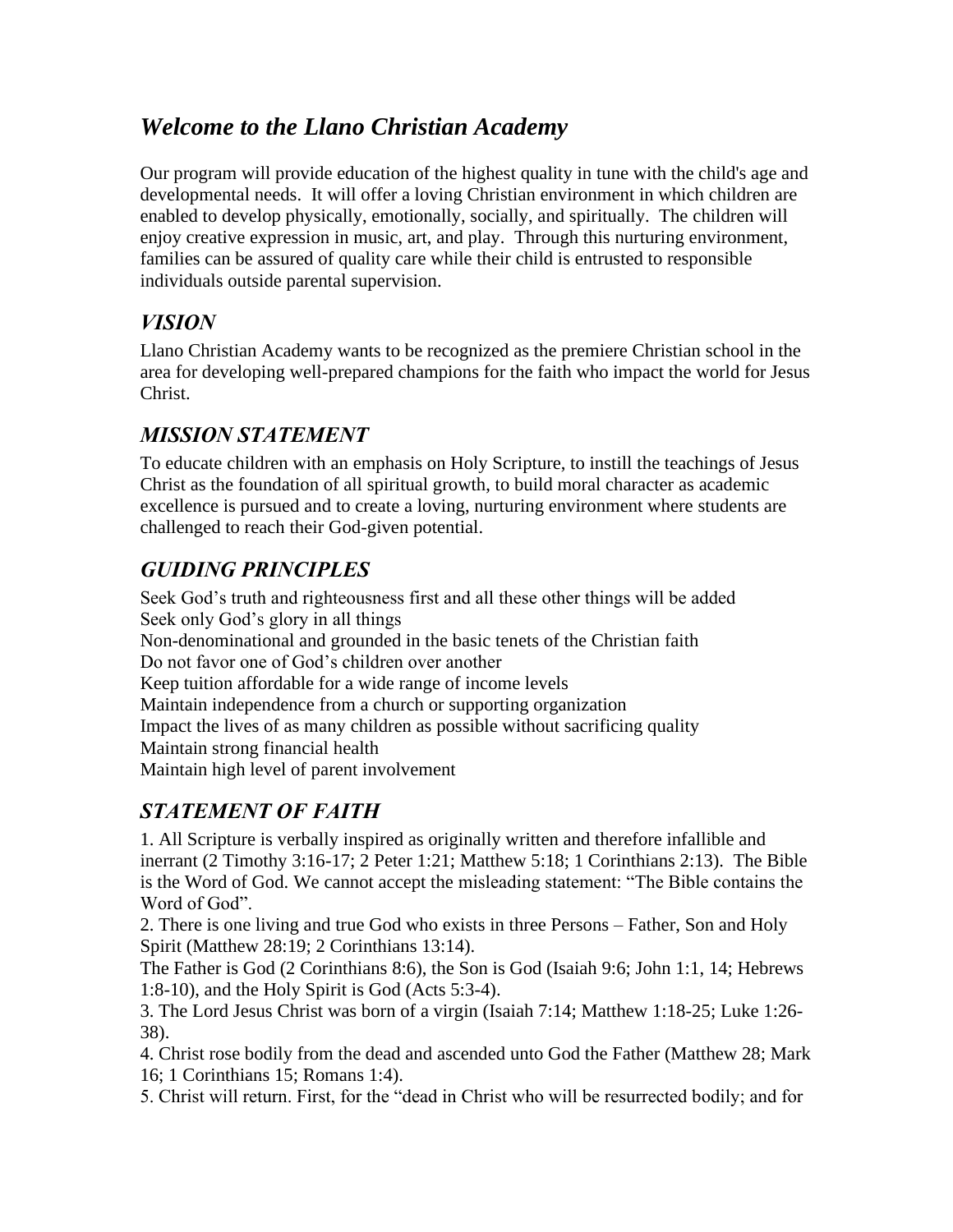those who are alive at His coming". This resurrection not only precedes His return to earth to reign 1000 years, but also precedes the Tribulation (1 Thessalonians 4:13-18; 5:9). Then to reign 1000 years on the earth (Revelation 20:1-6; 2 Timothy 2:12). 6. All men inherit a depraved nature and are lost sinners in need of salvation (Romans 3:9-19; Ephesians 2:1-3).

7. God has provided salvation through offering His Son on the cross of Calvary, and allowing His BLOOD to be shed to atone for our sins (Romans 3:25; Hebrews 9:22). 8. We are saved and justified when we recognize ourselves as sinners, and we put our trust in Christ as the Son of God and His finished work on the cross of Calvary. Salvation is by grace through faith plus nothing (Romans 3:24, 4:5; Ephesians 2:8-9).

9. We are secure in Christ (John 3:16; Philippians 1:6; John 10:27-29; Romans 8:38-39).

10. We should regularly participate at the Lord's Table (1 Corinthians 11:23-32). 11. All believers should be baptized as an act of obedience, but not for securing their salvation (Acts 2:41; 19:4-5; Matthew 28:9-20).

12. The Bible teaches the eternal punishment of the lost (John 5:28-29; Revelation 20:10, 15; Matthew 25:46).

13. The Bible teaches marriage is a union between one naturally born man and one naturally born woman (Genesis 2:24; Proverbs 18:22; Ephesians 5:25, 31, 33; I Corinthians 2:2-4, I Corinthians 11:12; Hebrews 13:4).

14. The grace of God teaches us "to live soberly, righteously, godly" (Titus 2:11-13). Titus 2:13 – Looking for the blessed hope of His returning for us.

Colossians 3:2-3; 1 John 2:15-17 – Setting our "affection on things above, not on things on the earth".

2 Corinthians 6:14-18 – Living a life of separation from the world.

## *Educational Philosophy of Early Education Program at Llano Christian Academy*

Current research has shown that Prekindergarten age children (three to five years old) acquire and use knowledge and skills in ways that are significantly different than older children. This research support the basis for our program – the love of learning begins at a very early age when a child can have safe, direct sensory encounters in their environment. Children at Llano Christian Academy can experience a stimulating environment where they are given many opportunities to grow and learn through active participation and play cognitively, socially, spiritually and physically. LCA will accept young children at the age of 2 years old if the children will turn 3 years old before December 1st and are potty trained.

## **Admission**

A LCA Student Application must be filled out and give to the Headmaster/Principal. The application is reviewed and the enrollment status is determined. If the student is accepted into the class, the parent is contacted. The classes is full at 18 students. Any other parents wishing to have their child in the Early Education class will be placed on a waiting list. The parent will be contacted when openings become available.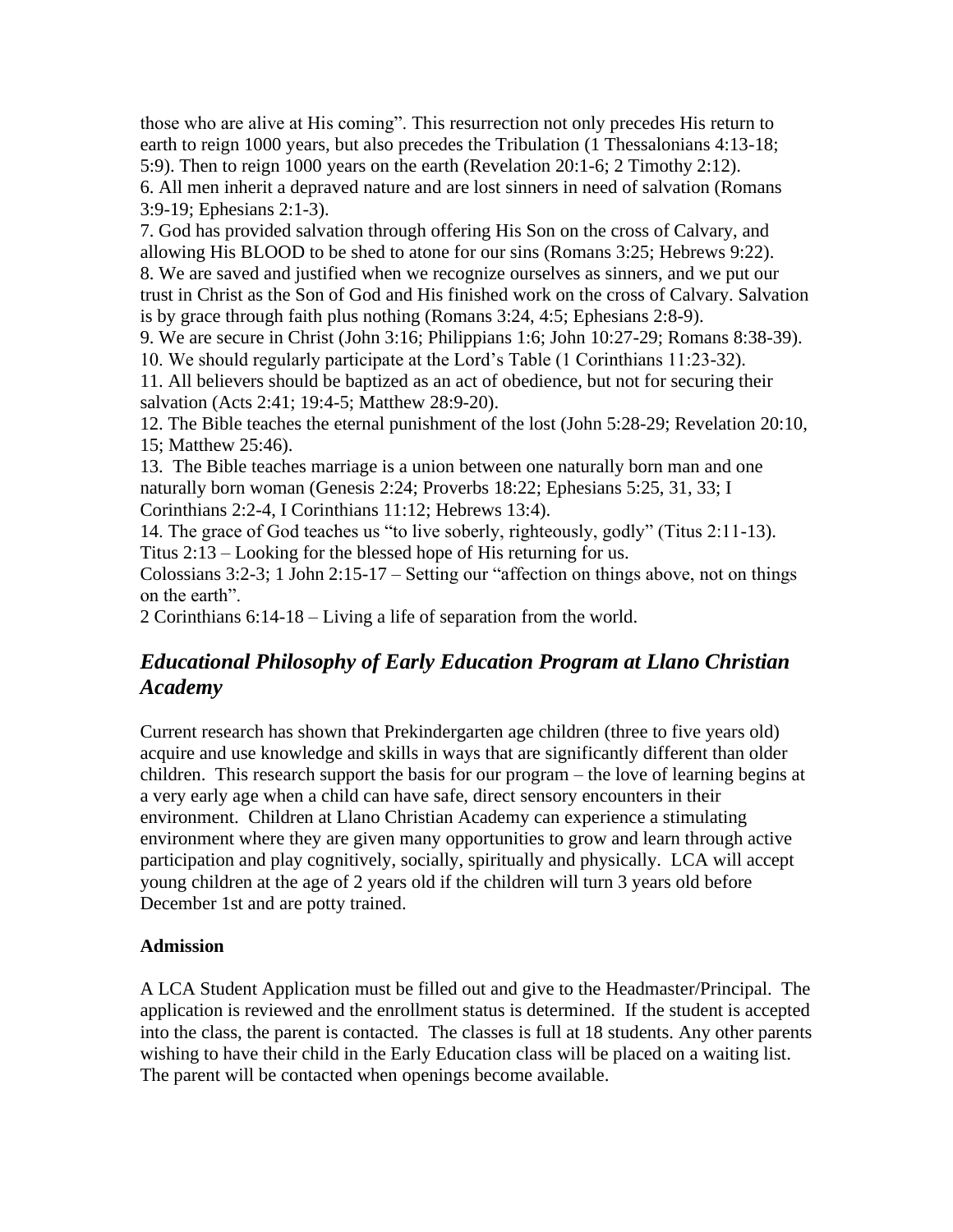Please note: LCA will not place children in the class after in January 1st. The goal of the program is to meet the need of every child and to help each one acquire skills to be successful students.

### **Tuition**

August - \$200 is due for curriculum September – June - \$420 is due for tuition (10 months) September – August - \$350 is due for tuition (12 months)

The total cost of the year is \$4,200.

The payment is due the first of each month unless special arrangements are made with the Headmaster prior to each month.

#### **How classes are organized:**

The students will be divided by age and developmental level for reading circle and other academic activities. Otherwise, the Prekindergarten Center will have multiple centers for the students to enjoy. From time to time, special guests will be invited into the Pre-Kindergarten Center to share special activities with the children.

#### **Curriculum for PreKindgarten & Kindergarten**

Our curriculum will incorporate Bible stories, information on Christian values, and scripture to memory during our daily lessons. We will encourage the children to learn in a fun, yet challenging environment.

When a child has academic issues, such as developmental delays or special needs in the classroom the teacher will ask for a parent conference where the issues can be discussed. The teacher and the parent will make the decision to refer the child to Special Education in the Llano ISD District or allow the teacher to continue working with the child.

#### **Lunches and Snacks**

Parent will need to pack a lunch daily. The teachers can warm-up food for your child. Please cut the food items in bite-sized pieces. This will assist your child in eating without assistance and we do encourage independence as skills are acquired.

Your child will also need two snacks a day. Instead of sending the snacks daily, please put a variety of snacks in a gallon Ziplock bag with your child's name printed clearly on the outside of the bag. When the snack bag is empty, the bag will be sent home to be refilled.

If your child has a special diet, please note this on the Emergency Medical Release Form.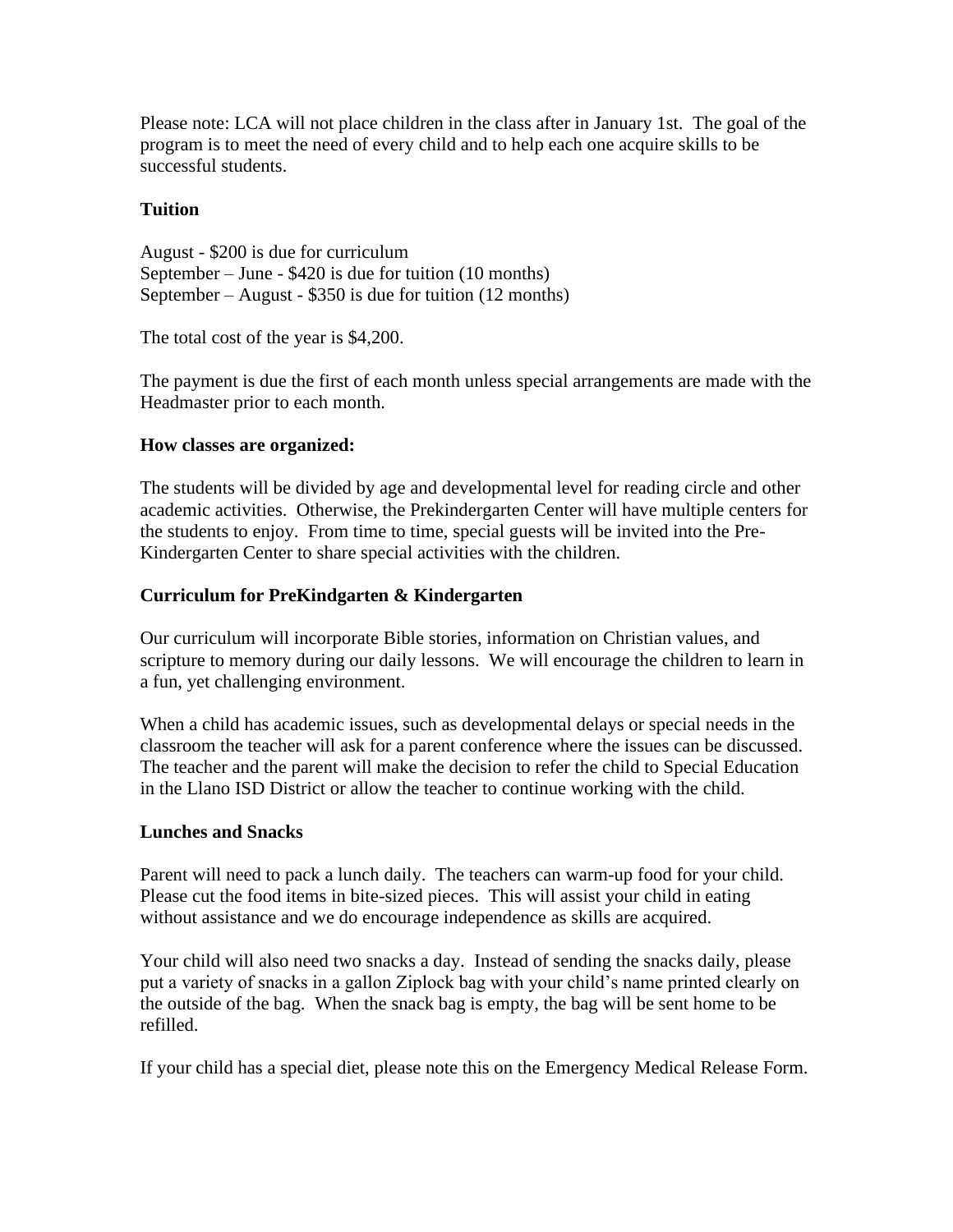### **Arrival and Pick-up Times**

Children may begin arriving at 7:15 a.m. Volunteers will meet your child at the car or you may park and walk your child into the building.

Pick-up time will be 3:00pm. Please park your car and walk inside to get your child from his/her classroom or the Living Room.

Children will not be allowed to leave school with anyone other than designated persons on the release form on file in the office. This is for your child's protection. When someone on your release form picks up your child a current driver's license is required. In an emergency situation, parent's prior approval is required before your child is released to anyone not designated. This can be a phone call to the office.

#### **What to bring to school:**

Please send a backpack daily labeled with your child's name with a complete change of clothing, including underwear and socks. Accidents do happen.

Children may not bring personal items unless they need them for security during naptime. Teachers will give advance notice of show-and-tell dates.

#### **Illnesses**

#### **Administering Medicine**

A medical permission form must be filled out before any prescriptions will be administered to your child. The medicine must be in the original container and have your child's name on the bottle label. The dosage, physician's name, and directions to administer must be written on the label. For liquids, we must have a measuring device to administer the medicine. The Administrator or designee will be administering all medications.

#### **Immunizations**

Llano Christian Academy must have a current immunization record within the first 30 days of enrollment. Providing an immunizations record is best when it is part of the registration process.

#### **Exemptions**

The law allows physicians to write a statement stating that the vaccine(s) required would be medically harmful or injurious to the health and well being of the child; and parents/guardians can choose an exemption from immunization requirements for reasons of conscience, including a religious belief. The law does not allow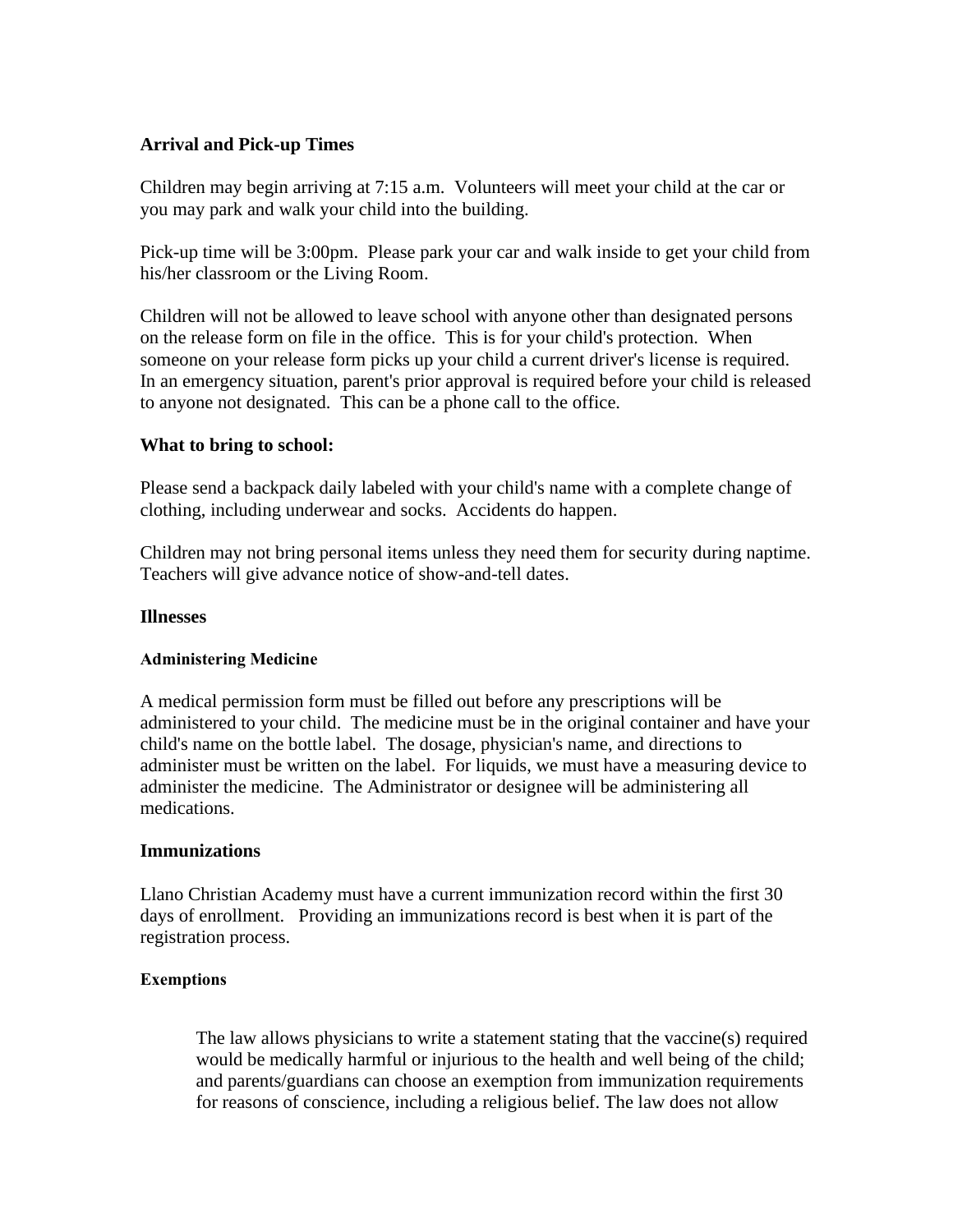parents/guardians to elect an exemption simply because of inconvenience (a record is lost or incomplete and it is too much trouble to go to a physician or clinic to correct the problem).

For children needing medical exemptions, a written statement by the physician should be submitted to the school. Instructions for the affidavit to be signed by parents/guardians choosing the exemption for reasons of conscience, including a religious belief can be found at www.ImmunizeTexas.com.

Schools should maintain an up-to-date list of students with exemptions, so they can be excluded from attending school if an outbreak occurs.

#### **Provisional Enrollment**

All immunizations should be completed by the first date of attendance. The law requires that students be fully vaccinated against the specified diseases. A student may be enrolled provisionally if the student has an immunization record that indicates the student has received at least one dose of each specified ageappropriate vaccine required by this rule. To remain enrolled, the student must complete the required subsequent doses in each vaccine series on schedule and as rapidly as is medically feasible and provide acceptable evidence of vaccination to the school. A school nurse or school administrator shall review the immunization status of a provisionally enrolled student every 30 days to ensure continued compliance in completing the required doses of vaccine. If, at the end of the 30 day period, a student has not received a subsequent dose of vaccine, the student is not in compliance. The school shall exclude the student from school attendance until the required dose is administered. A student can be enrolled provisionally for no more than 30 days if he/she transfers from one Texas school to another and is awaiting the transfer of the immunization records.

#### **Documentation**

Since many types of personal immunization records are in use, any document will be acceptable provided a physician or public health personnel have validated it. The month, day, and year that the vaccination was received must be recorded on all school immunization records.

#### **ADMINISTERING MEDICATION**

School employees will administer medication to students during school hours upon the written request of a parent/guardian. All medication (whether prescription or non-prescription) must be in the original container, labeled with the student's name, the name of the medication, and directions for time and dosage. The parent or legal guardian must give medication to school employees.

All medication administered must be kept in the Administrator's office. Students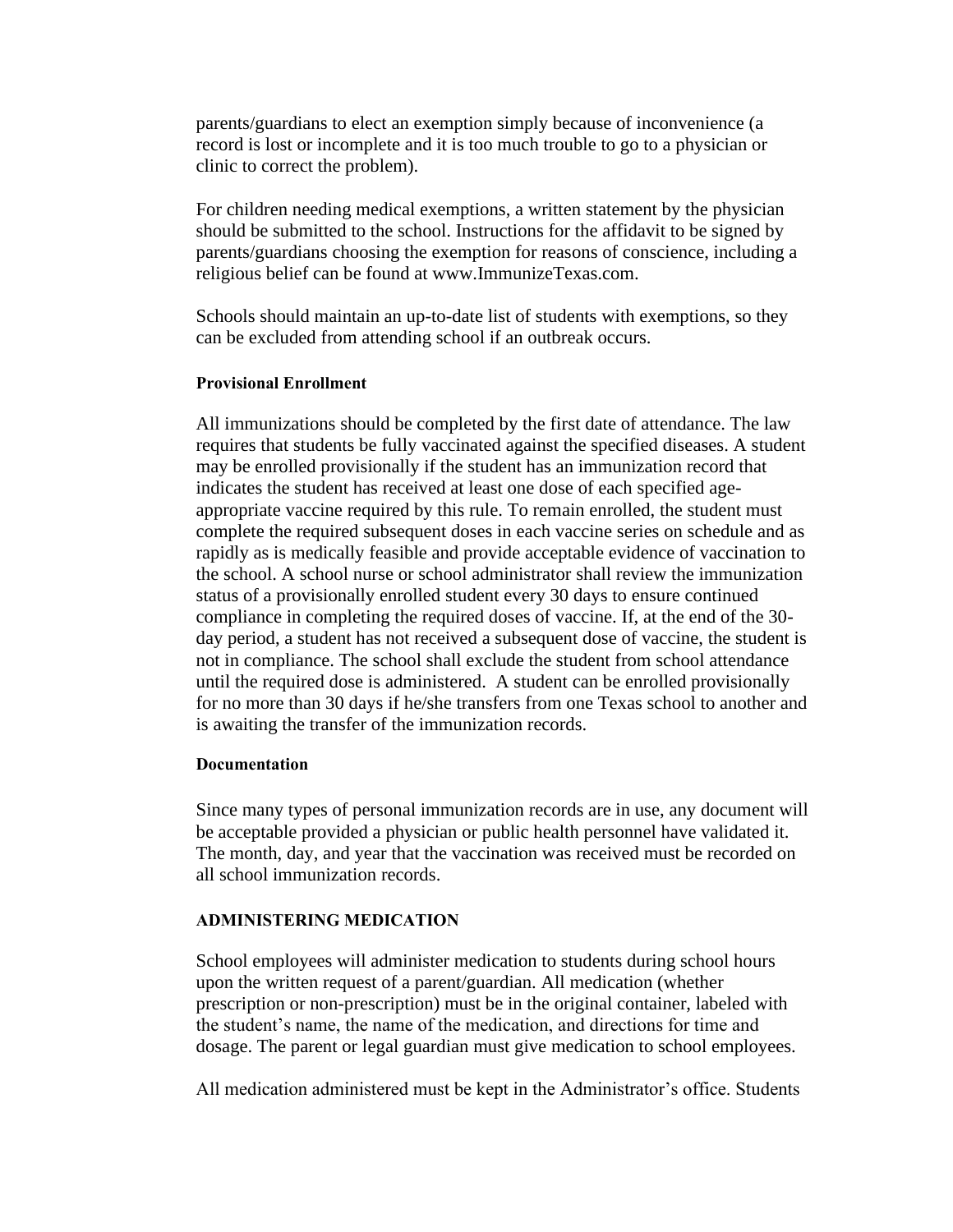will be required to sign each day when they receive their medication to ensure an accurate account. Students should not be in possession of any medication (prescription or non-prescription) at any time. Failure to follow school guidelines will result in immediate discipline.

#### **Original Container**

A properly labeled original prescription container shall be dispensed from a pharmacist and shall contain a clear and legible label with the following information:

- 1. Name and address of the pharmacy
- 2. Name of the patient (student)
- 3. Name of the prescribing practitioner
- 4. Generic or brand name of the drug
- 5. Strength of the drug
- 6. Date the prescription is dispensed
- 7. Instructions for use
- 8. Expiration date of the medication

Note: Please request an extra-labeled bottle from the pharmacist so there is no need for transporting medication from school to home.

#### **Inhalers**

Students in grades K-5 will keep their inhalers in the Administrator's office in order to monitor frequency of use. Students in grade 6 and up may carry their inhalers to school or school-related events IF there is written permission from the parent on file in the nurse's office. It is recommended that an inhaler with spacer be kept at school at all times.

#### **Epipens**

It shall be the responsibility of the student's parent or legal guardian to supply LCA with an epipen for anaphylactic reactions. The epipen will be stored in the administrator's office and administered according to the following provision: The parent/ legal guardian gives written permission for its use, releasing LCA from all responsibility involved in its use.

#### **Medical Equipment**

Any medical equipment that is needed by a student (i.e. glucose testing, nebulizer tubing etc.) must be provided by the parent or legal guardian and will be kept in the administrator's office. Written instructions for the equipment's use and parental permission are required; both will be kept on file in the administrator's office.

#### **Disposition of Medication at the End of the School Year**

All medication and medical equipment is kept in the administrator's office and must be picked up by a parent/legal guardian before the last day of the school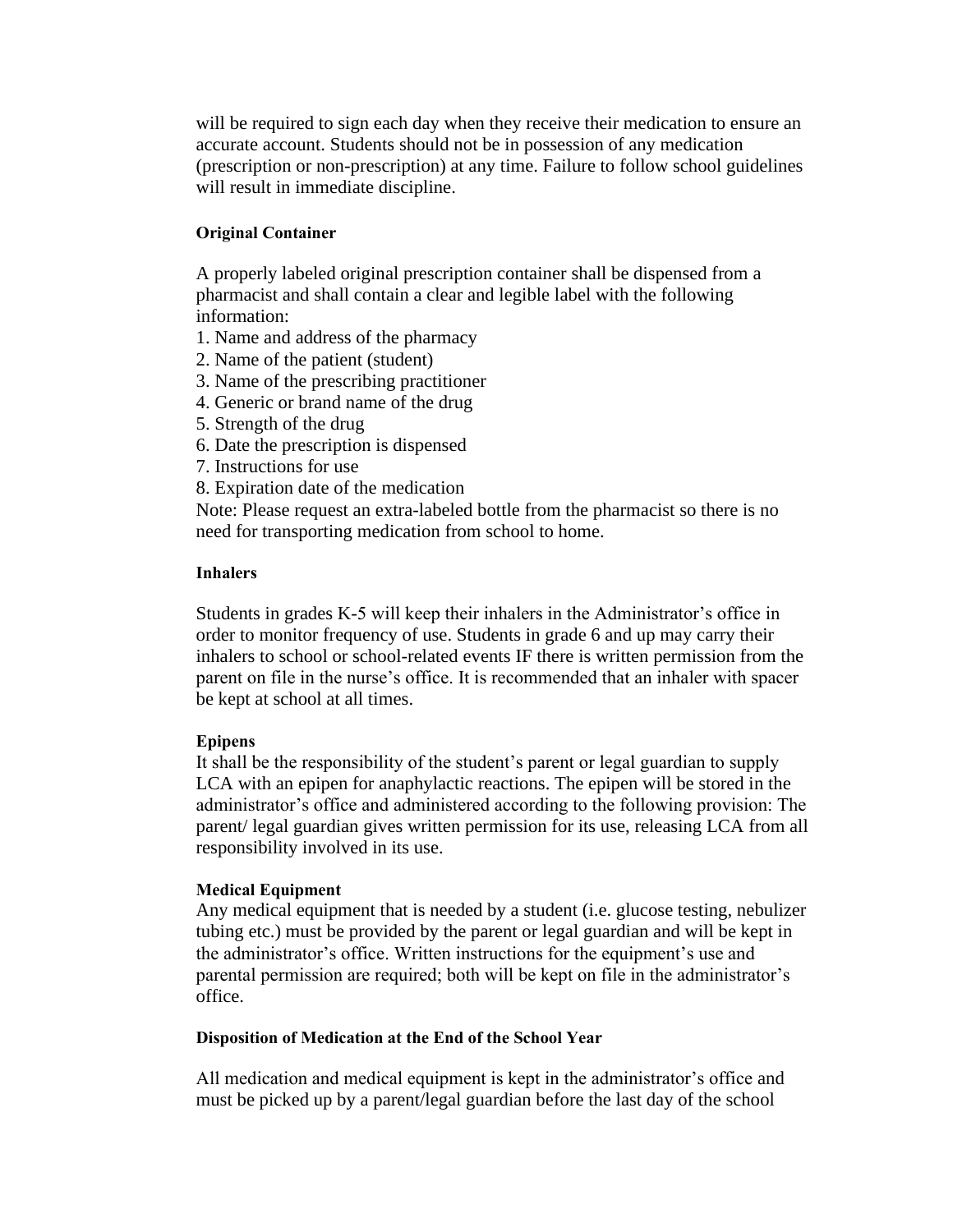year. ALL prescription medication will be destroyed after this date.

#### **ILLNESSES**

Students are expected to stay at home if they are ill. Llano Christian Academy reserves the right to refuse admittance to a student who is ill or running a fever. Please keep your child home if he has any of the following symptoms: Sore throat Runny nose with a discolored discharge Coughing spells Vomiting Frequent or loose bowel movements Conjunctivitis (pink eye) Fever with a temperature of 100 degrees or more Rash Symptoms of a contagious illness Head lice infestation

Your student must be fever free for at least **24 hours** without the use of medication before returning to school.

#### **Ringworms**

If ringworms are located in the scalp, a doctor's approval will be needed before the student may return to school. All ringworms located on the body will need to be covered at all times while student is at school.

#### **ILLNESS AT SCHOOL**

If a student becomes ill or injured at school, the following guidelines must be followed:

In a case of critical illness or injury, and a parent cannot be reached, a physician named by the parent will be called and the student taken to the nearest emergency room or to the physician's office.

Students are to be isolated if they develop symptoms of illness at school. Students suffering injury will be administered first aid, as needed.

The student will be supervised until leaving school. Students who are obviously ill will not be allowed to remain at school.

#### **COMMUNICABLE DISEASE**

LCA desires to maintain a healthful school environment by instituting controls designed to prevent the spread of communicable diseases. The term "communicable disease" shall mean an illness that arises as a result of a specific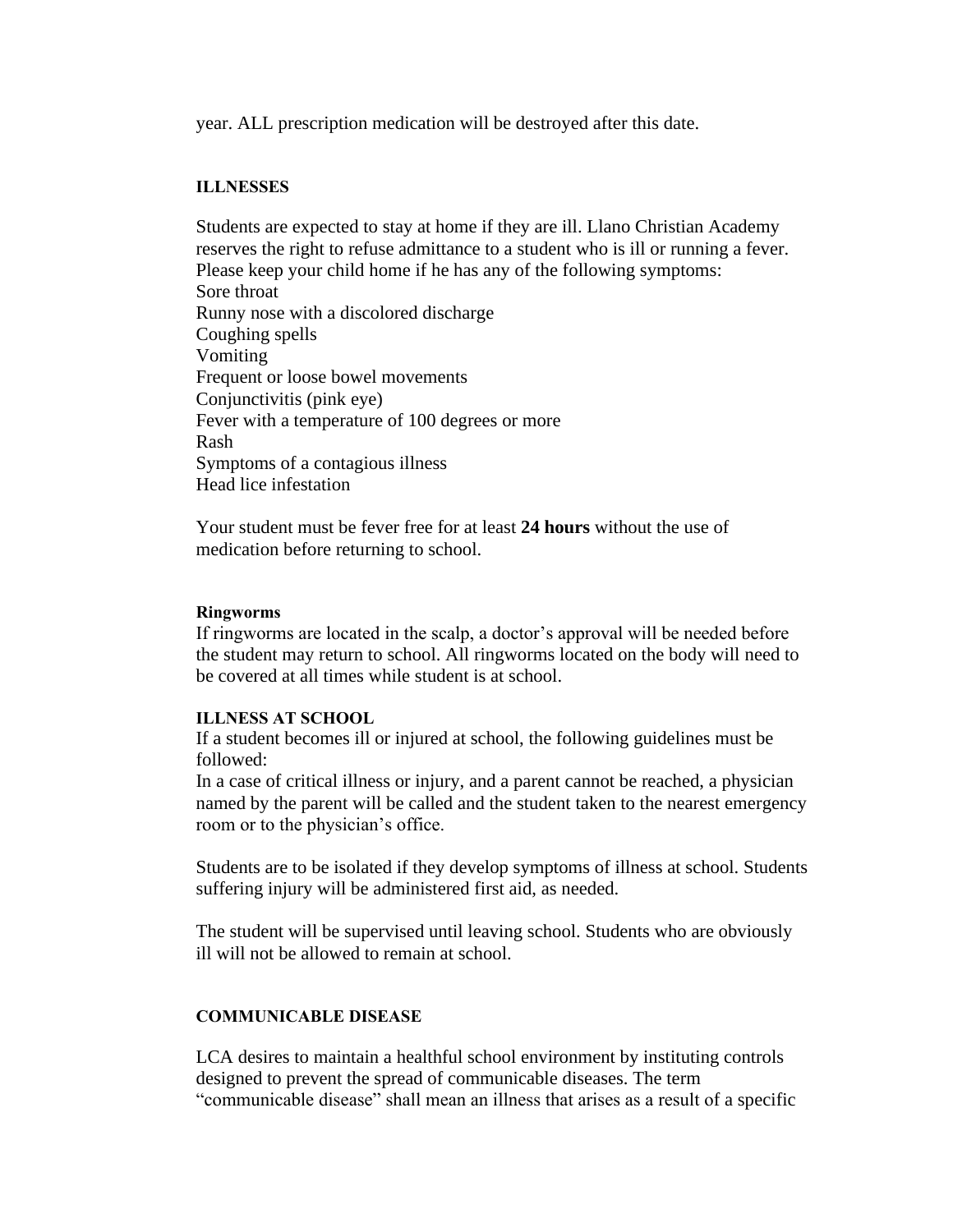infectious agent that may be transmitted whether directly or indirectly by a susceptible host, infected person, or animal to other persons.

In an effort to protect the health of all children, students and employees who are suffering from a communicable disease will be excluded from school. Readmission to school will be allowed only after the Administrator has been given a written certificate from a physician or a permit issued by the local health authority.

Parents will be expected to notify the school office immediately if their student has a contagious condition so that other parents may be informed.

If the nature of the disease and circumstances warrant, LCA may require an independent physician's examination of the student or employee to verify the diagnosis of a communicable disease. LCA reserves the right to make all final decisions necessary to enforce its communicable disease policy and to take all necessary action to control the spread of communicable diseases within the school.

#### **Non-Custodial Parents**

Divorced and separated families are realities of contemporary life that affect LCA's responsibilities to its students.

The following guidelines have been adopted to assist the school in situations where a non-custodial parent wishes to become involved in the school-related activities of a child or wishes to have contact with or take custody of the child while that child is at school: Ordinarily, the school will not resist or interfere with a non-custodial parent's involvement in school-related affairs or access to the parent's child or the child's records unless the school is presented with a court order or comparable legal document restricting such involvement or access. The school will not otherwise choose sides between parents.

A non-custodial parent may not take custody of a child or remove the child from school premises unless the parent presents either a written court order or a written authorization signed by the custodial parent permitting such custody.

If the actions of parents, custodial or non-custodial, become disruptive to the operations of the school, the school has the right to restrict access by such parents and to take other necessary action.

Concerning student activities that require parental consent, the school will accept consent only from the custodial parent unless authority to grant consent is given to the noncustodial parent by a court order or comparable legal document.

#### **Address/Phone Changes**

Parents must report changes to the Administrator if a student changes their residence, mailing address, or telephone number after enrollment. This is to ensure that records are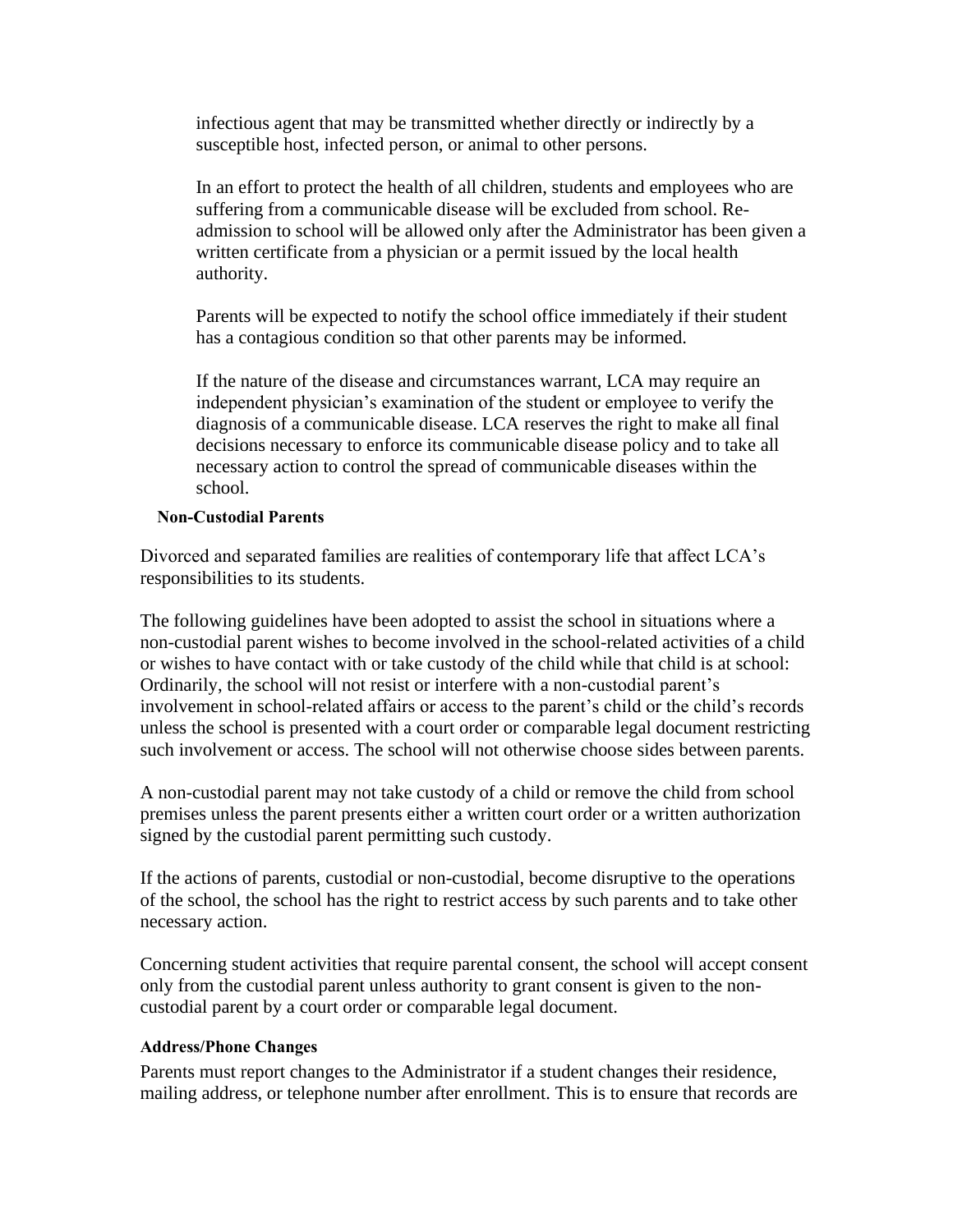correct and to notify parents in case of an emergency.

#### **Absences**

Please text your teacher or call the school office at 325-247-4942 by 9:00am each day absent. If the school has not heard for a parent by 9:00am, you will receive a text or call from the school.

#### **School Attire and Personal Items**

Please remember there will be outdoor play almost every day. As Texas weather can change very quickly, please be certain your child is prepared with weather-appropriate clothing.

Dress modestly in comfortable, washable clothing.

Wear safe, comfortable shoes appropriate for outdoor play (no flip flops).

 $SEP$ 

Athletic shoes are requested for play.

Please wear shorts or tights under dresses and skirts.

Hats or caps may be worn outside only.  $\frac{1}{25}$ 

No disrespectful slogans on t-shirt, jackets, etc.

Please label removable items such as jackets, caps, mittens, lunch boxes,  $\frac{1}{25}$ etc. with your child's name in permanent marker.

Please keep precious items at home.

#### **Birthdays**

If you wish to share your child's birthday with his/her classmates, we welcome you to do so by bringing a special treat for snack time. Please bring enough for the whole class. Please keep in mind; all celebrations will reflect our Christian values.

Some great birthday snack ideas include: Cookies Pudding Pops Popsicles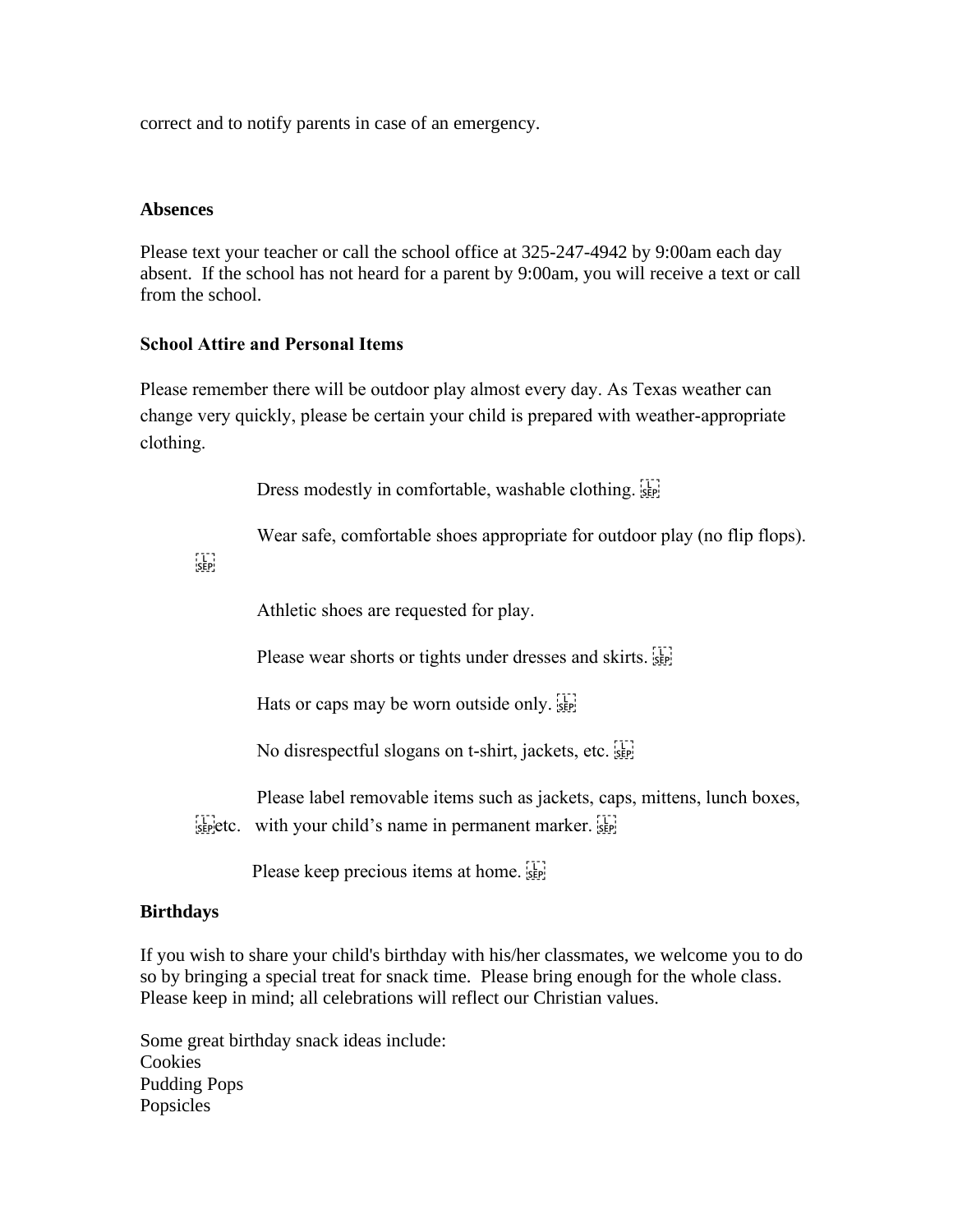Frozen yogurt or ice cream Pudding in a cup

### **Naps**

There will be a naptime every afternoon after lunch. We do not require the child to fall asleep, but we do ask all children to remain quiet during naptime. Please send a mat, labeled with the child's name, to be kept in a special place in the classroom for the entire school year.

## **Discipline at the Early Education level**

Children need to have structure to know their limitations, as well as to feel secure in a loving environment. If the child is disruptive to the classroom, he/she will be given a warning the first time. The second time will result in a time-out. The third time the child will be removed from the classroom and sent to the Administrator. If disruptive behavior continues, the parent will be called for a conference. Together, the parent, the teacher and the Administrator will determine the next step to solve the behavioral concerns.

## **Field Trips**

At Llano Christian Academy prekindergarten do not do on field trips out of town. Prekindergarten will attend Heritage Days in October and walk to the Courthouse to see the Christmas trees in December. Every attempt is made to bring special events to the children at school. An example of this is the Fire Trucks during October.

Sample Early Education Daily Schedule

| $8:00 - 8:30$   | Arrival + Calendar, Pledge, Music |
|-----------------|-----------------------------------|
| $8:30 - 9:00$   | Outside/Gym Play                  |
| $9:00 - 9:20$   | $Snack + clean up + restroom$     |
| 9:30            | Every other Tuesday $=$ Library   |
| $9:30 - 11:00$  | Centers                           |
| $11:00 - 11:15$ | Language Lesson                   |
| $11:30 - 12:20$ | Lunch, Clean-up Restroom          |
| $12:30 - 12:45$ | Bible                             |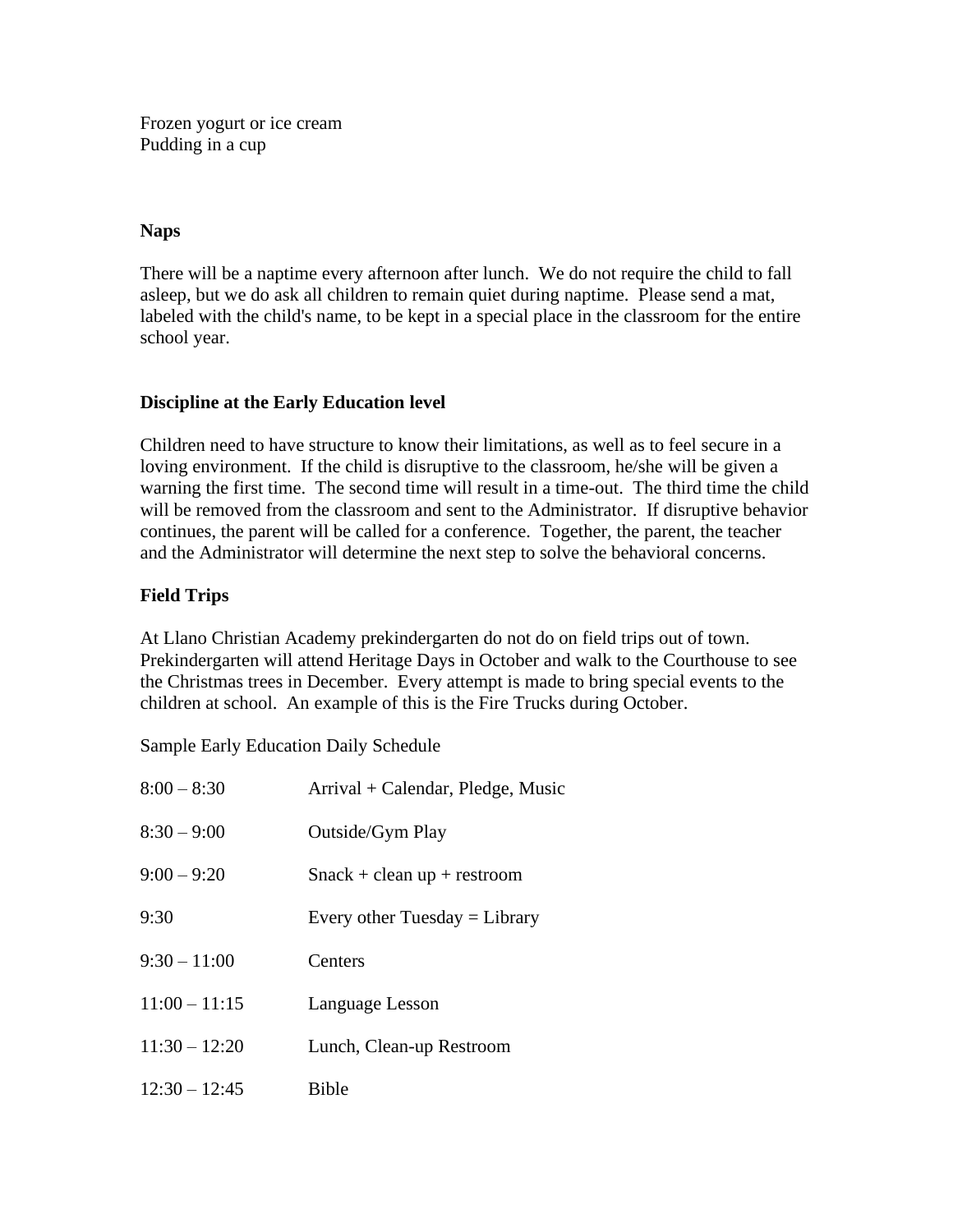|                | <b>Early Education Curriculum Overview</b> |
|----------------|--------------------------------------------|
| $2:50 - 3:00$  | Departure Preparation and Dismiss at 3:00  |
| $2:30 - 2:50$  | Snack                                      |
| $1:00 - 2:30$  | Rest Time/Nap                              |
| $12:45 - 1:00$ | Rest time preparation                      |

The LCA Early Education Classes are structured through thematic units and learning centers. The classroom strives to create an environment that supports and develops a love of learning, respect, cooperation, leadership, an ability to make good choices, pride in individual and group accomplishments and problem solving skills. Biblical truths and lessons are integrated into the daily routine and activities. Classroom learning centers/areas include:

Art Media Puzzles sep Blocks<sup>[17]</sup> Home Living Dramatic Play Library/book area Science/Discovery Math<sub>sEP</sub> Music Language Arts Preschool Program Play dough [1] Water/Sand/Sensory Table Fig.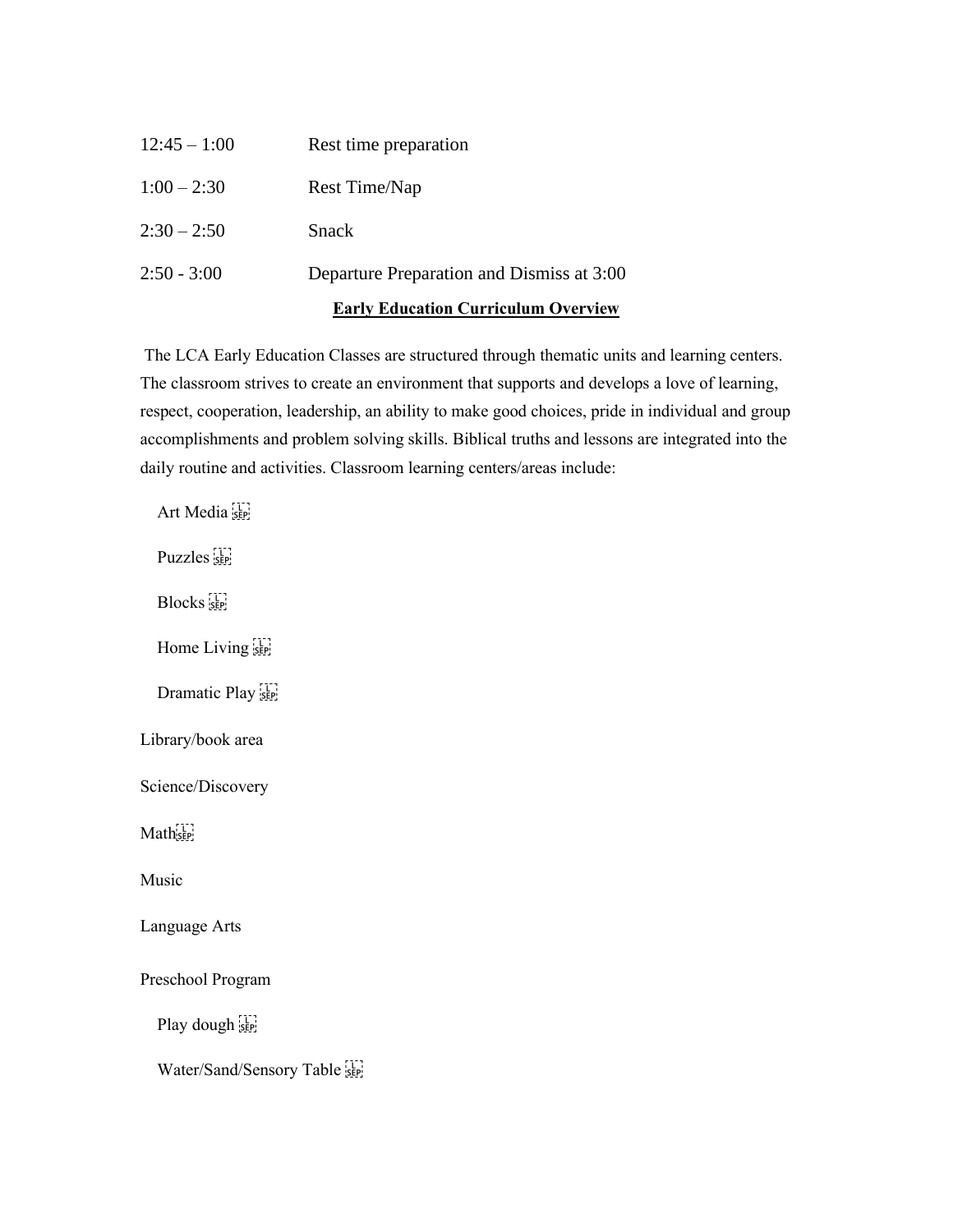Manipulatives see

Painting<sup>[17]</sup>

Flannel Board

## **Early Education Program (Three-Year Old/Young Four Year Old)**

#### **Physical Development, Health and Well Being**

Gross Motor Development—Coordination and strength (running, jumping, marching, climbing, hopping)

 $G_{\text{SEP}}$ Gross Motor Development—Balance and spatial awareness (running and stopping, climbing, ball handling)

Fine Motor Development—Coordinates eye-hand movements (completes simple puzzles, manipulating play dough, working with larger manipulatives, unzips, unbuttons, unties and unsnaps  $cloting[<sub>sep</sub>]$ 

Develops an awareness of personal hygiene<sup>[11]</sup> Develops an awareness of classroom and playground rules

## Literacy<sup>1</sup><sub>SEP</sub>

Listens and follows simple directions<sup>[17]</sup>

Hears and discriminates the sounds of language in words (participates/recites songs, finger plays and stories)<sup>[17]</sup>

Use simple sentences to express self $_{\rm sse}^{\rm F1}$ 

Listens to stories read aloud and enjoys looking at books

Identifies name as a whole<sup>[1]</sup>

Makes marks or scribbles as writing

#### **Numeracy**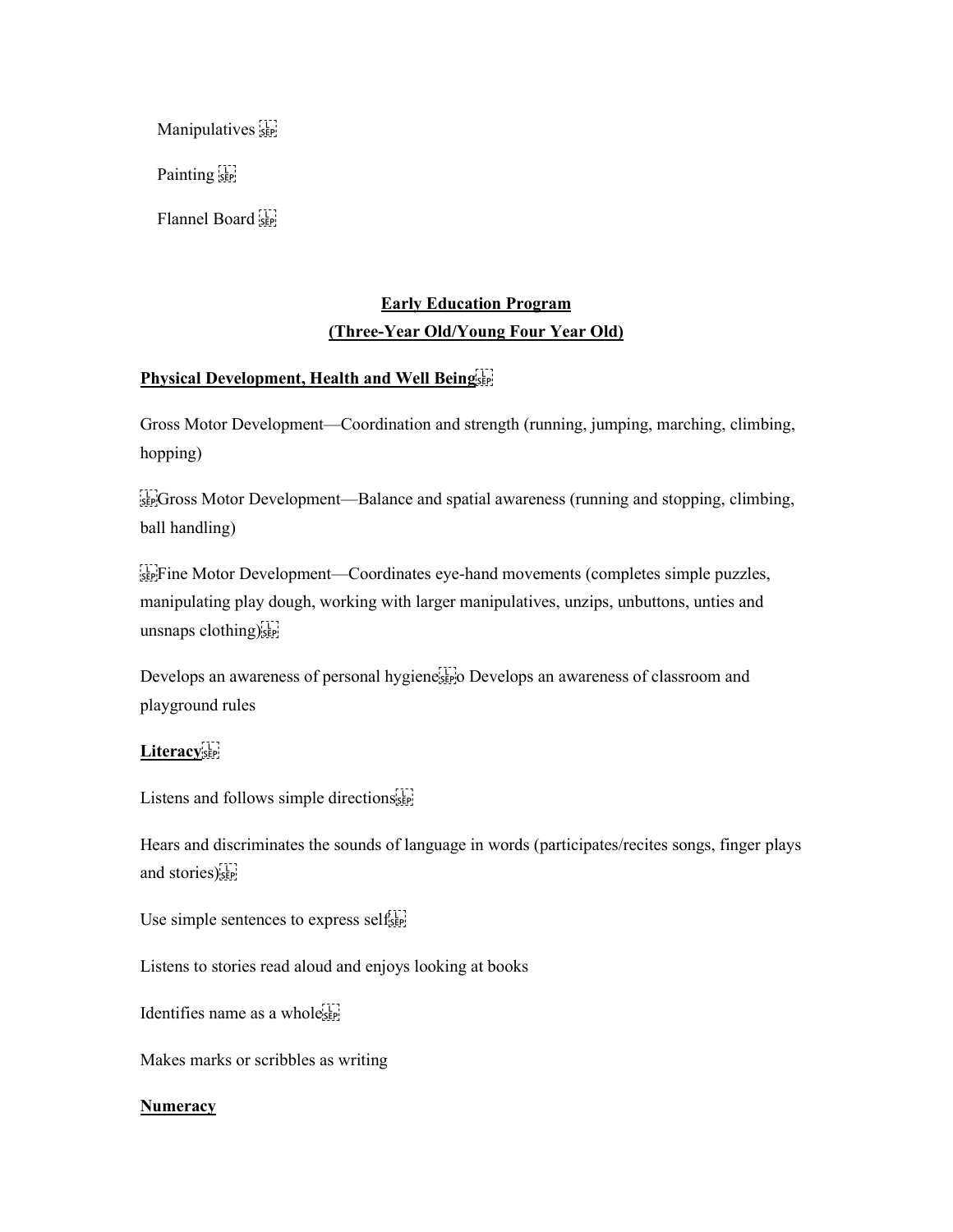$\frac{1}{15}$ Ep: Introduction of rote counting to  $20$ <sup>T</sup>

Lines up objects

Begins to assign a number when pointing to objects while counting

Begins to recognize and name numerals 1-10

 $\sum_{s \in P}$  Matches, sorts and distinguishes shapes from one another

**Istellentifies familiar shapes** 

Compare objects based on sizessen

Classify objects as same or different

#### **Aesthetic Creativity**

 $\sum_{s \in \mathcal{S}}$ Participates in sensory and exploratory experiences $\sum_{s \in \mathcal{S}}$ 

Communicates simple ideas through creative activities (movement, music, visual or dramatic)

#### **Scientific Conceptual Understandings**

 $\sum_{s \in P} P \text{layers with materials of different textures}$ 

Uses senses through exploration

Encouraged to make observations and ask why

#### **Self, Family and Community**

Identifies and names family members

Shares information about own family members see

Plays and interacts with other children

Cares for personal and group possessions with adult guidance

#### **Approaches to Learning**

Explores new objects while playing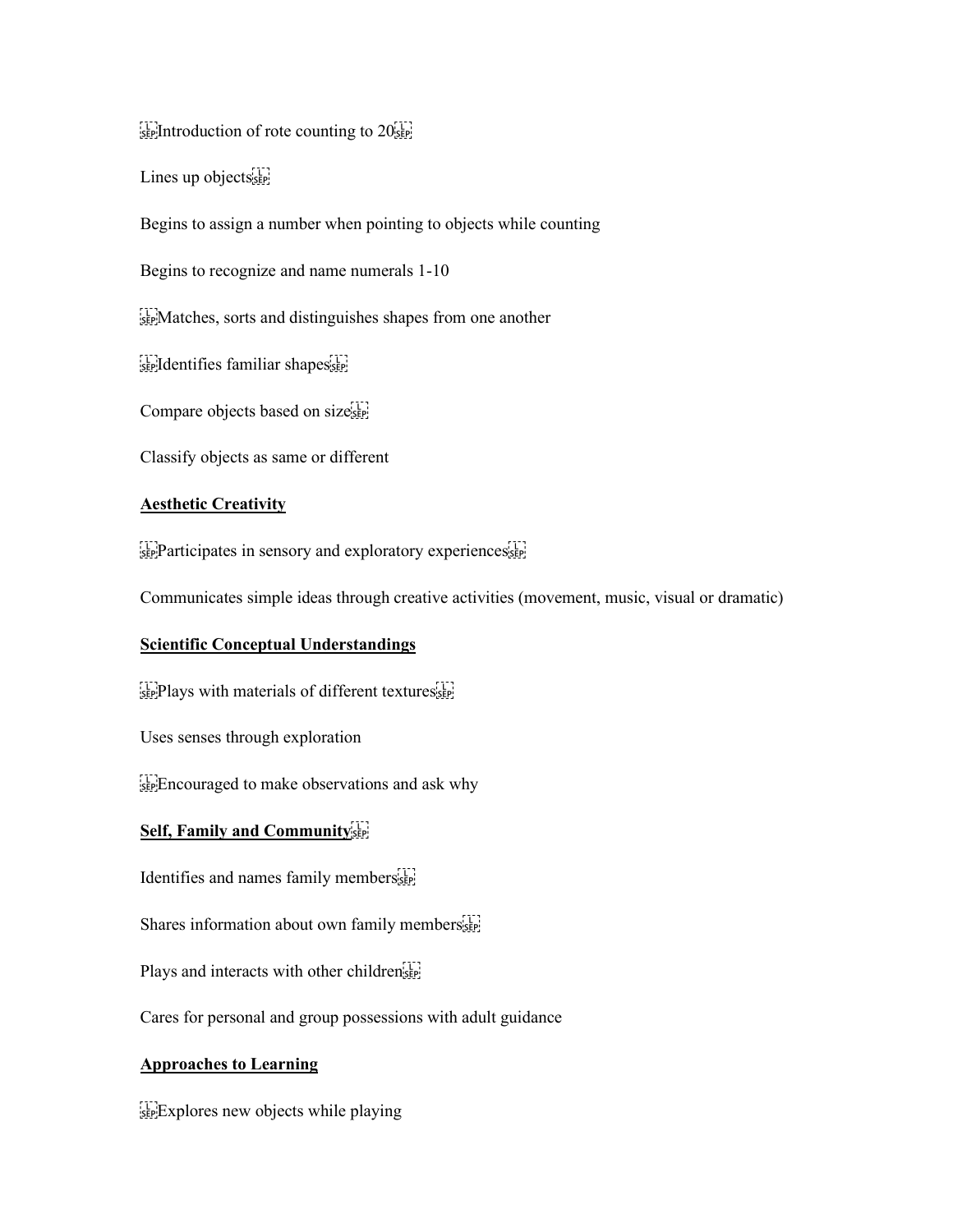Develops increasing independence during activities, routines and play

Engages in pretend play

Imitates real-life roles and experiences in simple role play

 $\sum_{s \in \mathcal{S}} B \geq \sum_{s \in \mathcal{S}} B$  is to show interest in adult-initiated activities

#### **Spiritual**

**EVALUATE:** Daily Bible class (Bible stories, Bible truths, songs, prayer)

Monthly Bible verses

Exposure to biblical concepts

God created the world

God is a loving God

 $\frac{1}{15}$ The Bible is God's word

Prayer is talking to God

Jesus is God's son

#### **(Four-Year Old/Five Year Old)**

#### **Physical Development, Health and Well Being**

 $\frac{G_1}{SE}$ Gross Motor Development—Coordination and strength (running, jumping, marching, climbing, hopping, galloping, riding tricycles and scooters)

 $\frac{G_1}{SE_2}$ Gross Motor Development—Balance and spatial awareness (running and stopping, climbing, ball handling, simple group games)

 $E_F$ Fine Motor Development—Coordinates eye-hand movements (completing puzzles, uses a variety of smaller manipulatives, zips, buttons and snaps clothing with less adult support)

Demonstrates proper hygiene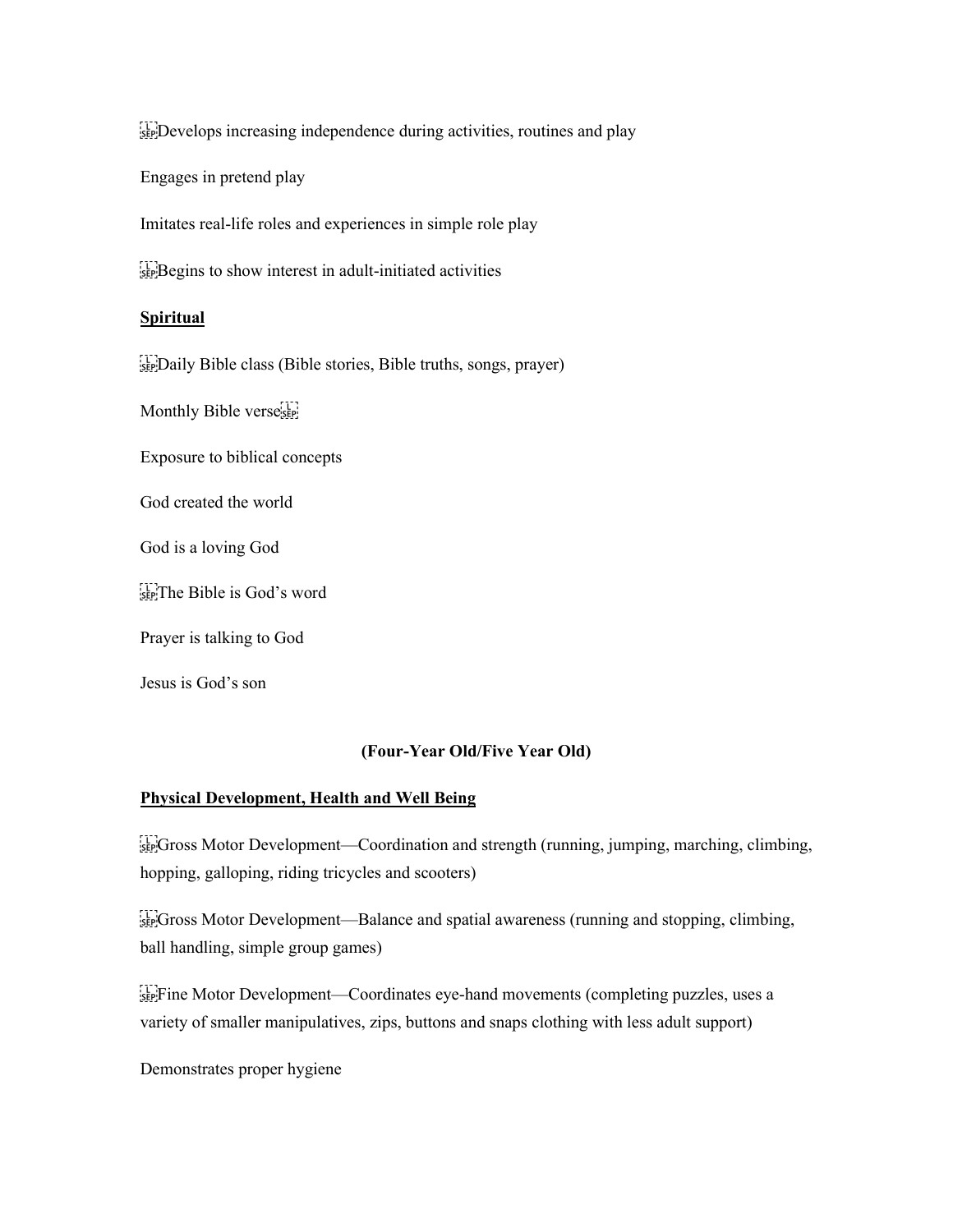#### Increasingly follows classroom, playground, school and safety rules

#### Literacy<sup>[1]</sup>

Listens and follows through two or more clear directions that involve a sequence of actions

Hears and discriminates the sounds of language in words (participates/recites songs, finger plays; makes up own chants or rhymes)

 $\frac{1}{2}$ Knows the beginning sound of own name and begins to recognize additional letter-sound associations<sup>[17]</sup>

Uses complete sentences to express self and communicate

 $\sum_{s \in \mathcal{S}}$  Listens and interacts with books; retells simple stories in sequence

EU Chooses to look at books independently demonstrating proper book handling skills

Recognizes letter in own name, names of classmates and environmental print

 $\Xi_{\text{SE}}^{\text{TE}}$ Beginning to recognize and name most upper and lower case letters

 $I_{\text{SEP}}^{\text{T}}$  increased control of writing tools making marks that represent writing

FIR Writes first name and begins to write additional letters of the alphabet

#### **Numeracy**

 $E_{\text{SEP}}^{\text{TT}}$ Practices rote counting to 10, 20, 50 and 100

 $I_{\text{SEP}}$ Introduction to counting by 10s to 100 $I_{\text{SEP}}$ 

Assigning a number to each item while counting up to 10 items using one-to-one correspondence

 $E_{\text{SEP}}^{\text{FT}}$ Recognize and name numerals 1-10 $E_{\text{SEP}}^{\text{FT}}$ 

Begins to recognize and name numerals  $0-20$ <sup>[1]</sup><sub>SEP</sub>]

Matches, sorts and distinguishes shapes from one anotherses

Identifies basic shapes<sup>[11]</sup>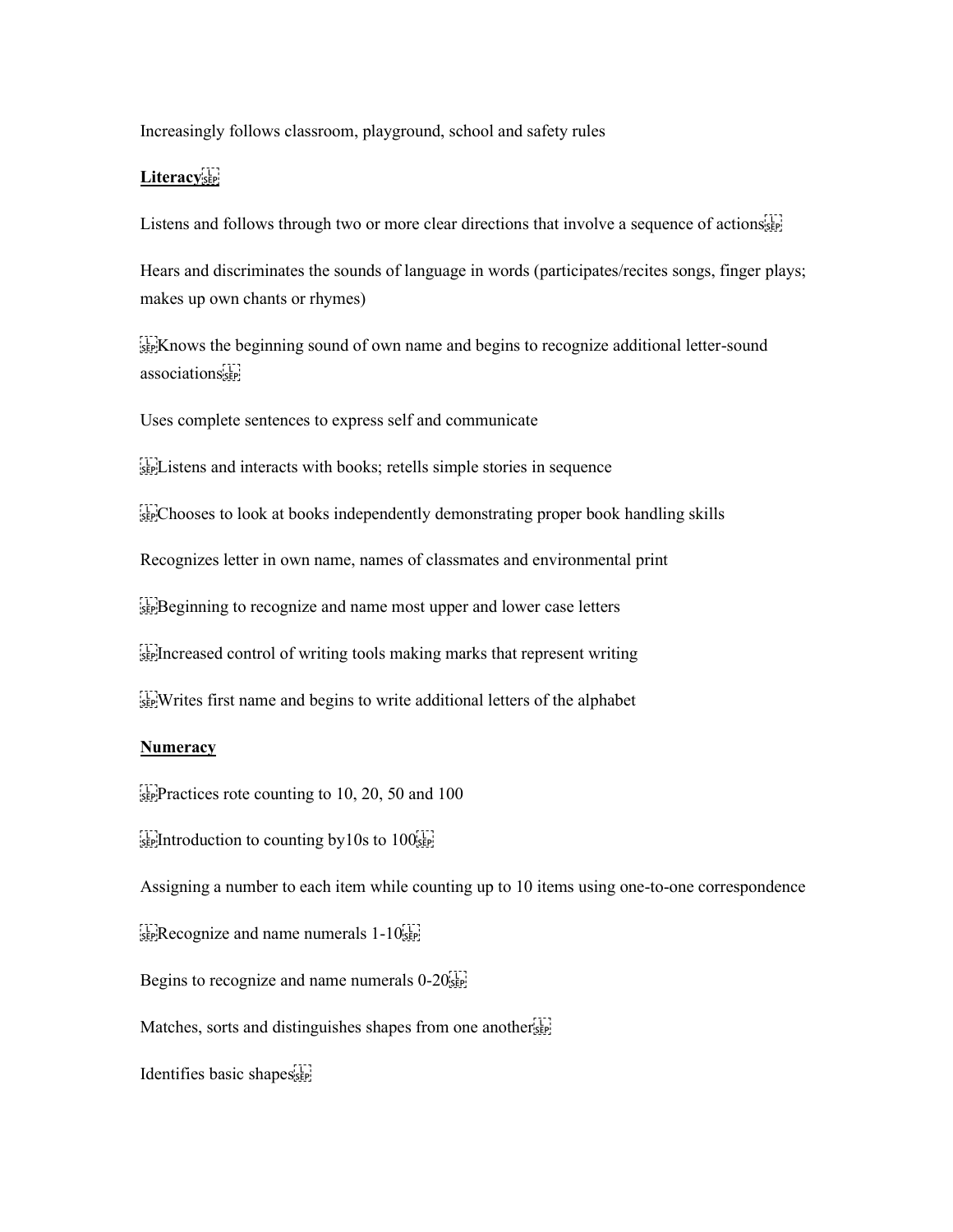Describes and compares characteristics of shapes and creates them with a variety of materials

Compare length, weight, volume, and height of materials in the child's environments

Use standard or non-standard measurement to explore length, height or weight

 $\sum_{s \in \mathbb{R}}$ Sort items into groups based on similar attributes

 $\sum_{s \in \mathbb{P}}$ Recognize and create simple alternating patterns  $\sum_{s \in \mathbb{P}}$ 

Begins to write numerals 1-10

#### **Aesthetic Creativity**

 $\sum_{s \in \mathbb{R}^n}$ Participates in sensory and exploratory experiences

 $\frac{1}{35}$ Communicates more complex ideas through creative activities (example-making up a song, acting out a story, creating a piece of art work or a set of movements)

Scientific Conceptual Understandings

Plays with and examines materials of different textures

Uses senses through exploration and describes the experience with simple comments sep

Encouraged to observe, make predictions and draw conclusions with adult guidance based on behaviors in the natural world

#### **Self, Family and Community**

 $\mathbb{S}_{\text{SEP}}^{\text{FIS}}$ Shares information about his or her community (school, neighborhood, church) $\mathbb{S}_{\text{SEP}}^{\text{FIS}}$ 

Plays and interacts with other children cooperatively, sharing ideas and experiences  $s_{\text{sep}}$ 

Cares for personal and group possessions

Resolving conflicts with peers with less adult guidance using discussion, negotiation, and compromise

Approaches to Learning